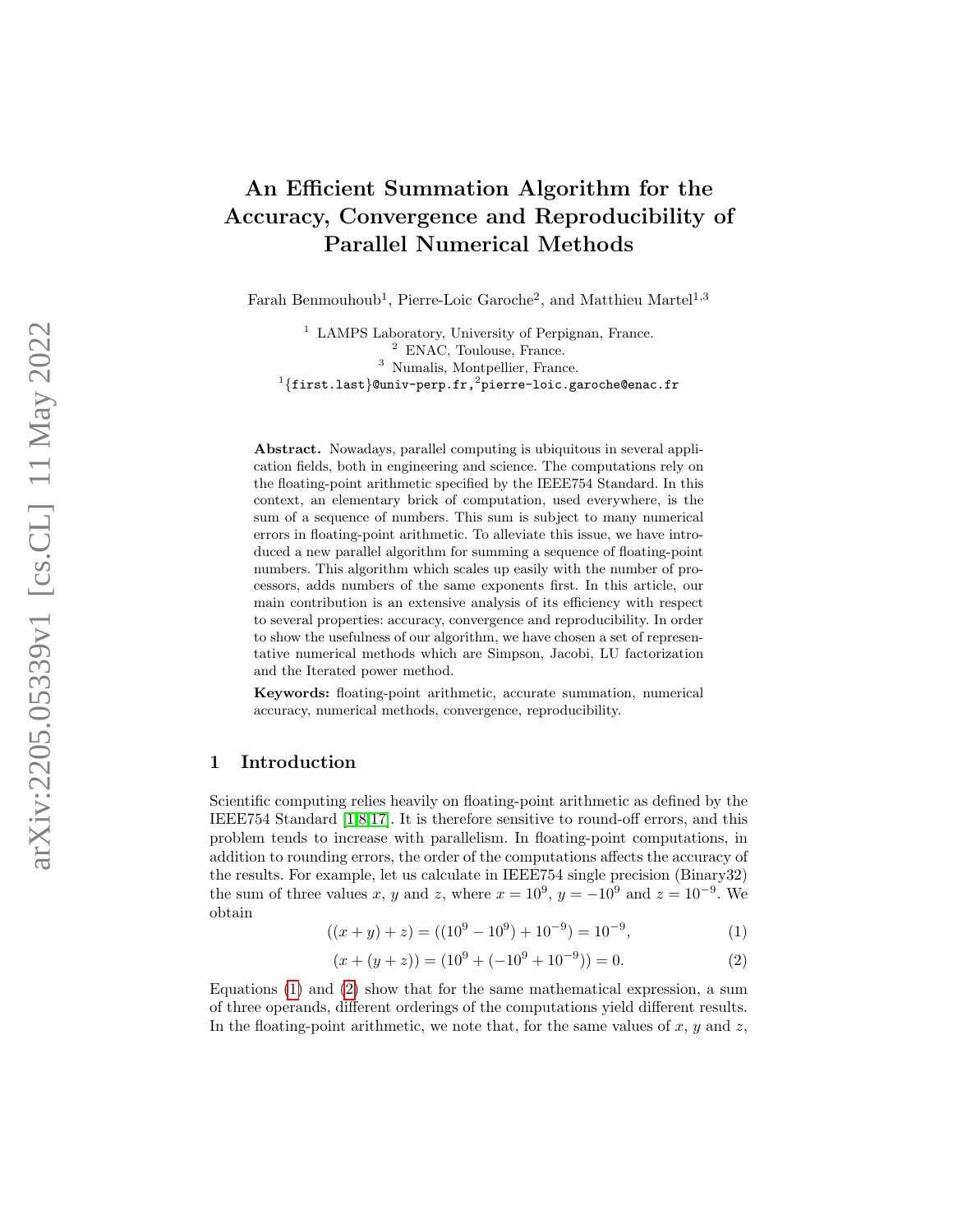and for the same arithmetic operation, we obtain two different results because of parsing the three values differently. In fact, many summation algorithms exist in the literature. Some of them are based on compensated summation methods [\[13](#page-15-3)[,16,](#page-15-4)[18,](#page-15-5)[21,](#page-16-0)[22](#page-16-1)[,23\]](#page-16-2) with or without the use of the error-free transformations to compute the error introduced by each accumulation. Others are based on manipulating the exponent and/or the mantissa of the floating-point numbers in order to split data before starting computations [\[5,](#page-15-6)[6\]](#page-15-7).

In a similar approach, we proposed in [\[2\]](#page-15-8) a new algorithm for accurately summing *n* floating-point numbers. This algorithm performs computations only within working precision, requiring only an access to the exponents of the values. The idea is to compute the summands according to their exponents without increasing the complexity. More precisely, the complexity of the algorithm is linear in the number of elements, just like the naive summation algorithms. The main contribution of the present article is to show that this algorithm improves simultaneously the parallel execution time, the reproducibility and convergence of computations through the increase of their numerical accuracy as follows:

- 1. numerical accuracy improvement is illustrated on computations of MPI implementations of Simpson's rule and the LU factorization method.
- 2. *convergence acceleration* is showcased on both Jacobi's method and the iterated power method compared to versions of these methods which use a simple summation algorithm. Past results [\[4\]](#page-15-9) show that improving the accuracy of computation also leads to accelerate the convergence of iterative sequential algorithms. Our motivation is therefore to parallelize these two methods focusing first on accuracy and obtaining, as a side effect, a better convergence.
- 3. Last, reproducibility of numerical computation in the context of parallel summation is supported by the reduction on numerical errors. Indeed, the combination of the non-associativity of floating-point operations like addition and computations done in parallel may affect reproducibility. The intuitive solution used to ensure reproducibility is to determine a deterministic order of computation. Another method is based on reduction or elimination of round-off errors, i.e. by improving the numerical accuracy of computations that we will further see in this article. This is illustrated on Simpson's rule and a simple matrix multiplication.

A last contribution is an experimental comparison of the execution time of our algorithm with respect to the similar approach proposed by Demmel and Hida [\[5\]](#page-15-6). Indeed, Demmel and Hida algorithm [\[5\]](#page-15-6) has a time complexity of  $O(n \log n)$  because of an additional sorting step, compared to our summation algorithm which involve no explicit sorting and has a complexity in  $O(n)$ . Our solution has a greater space complexity but this can be addressed with sparse datastructures. Execution time of the two approaches are compared in Sections [3.1](#page-6-0) and [3.2.](#page-8-0)

The rest of the paper is organized as follows. Section [2](#page-2-0) recalls elements of floating-point arithmetic and the related work on some existing summation methods proposed to improve the numerical accuracy of computations. We also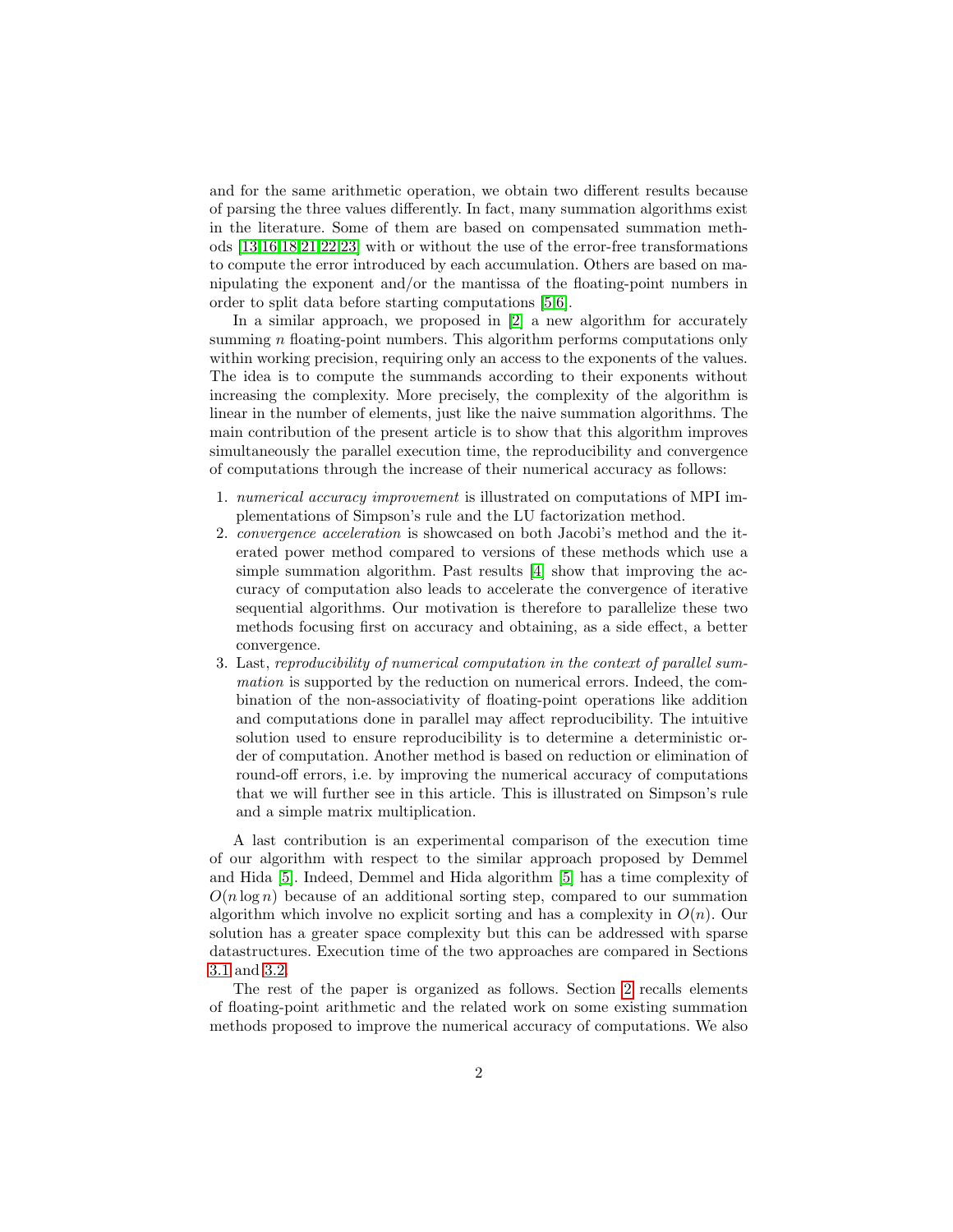present our parallel summation algorithm. Section [3](#page-5-0) focuses on the improvement of numerical accuracy, based on two experiments, Simpson's rule and a LU factorization. Section [4](#page-10-0) focuses on the impact of accuracy on the convergence speed. It is based on experiments on Jacobi's method and the Iterated Power Method. Last, we focus on reproducibility in Section [5,](#page-12-0) based on two experiments: the Simpson's rule and a matrix multiplication. We conclude in Section [6.](#page-14-0)

## <span id="page-2-0"></span>2 Background

This section introduces some useful notions used in the remainder of this article. Section [2.1](#page-2-1) provides some background of the floating-point arithmetic as defined by the IEEE754 standard [\[1,](#page-15-0)[8](#page-15-1)[,17\]](#page-15-2). Section [2.2](#page-3-0) discusses related work. Our algorithm introduced in [\[2\]](#page-15-8), is presented in Section [2.3.](#page-4-0)

#### <span id="page-2-1"></span>2.1 Floating-Point Arithmetic

Following the IEEE754 Standard, a floating-point number x in base  $\beta$  is defined by

$$
x = s \cdot m \cdot \beta^{exp-f+1} \tag{3}
$$

where

- $s \in \{-1, 1\}$  is the sign,
- $-m = d_0d_1...d_{f-1}$  is the mantissa with digits  $0 \leq d_i < \beta, 0 \leq i \leq f-1$ ,
- $f$  is the precision,
- $exp$  is the exponent with  $exp_{min} \leq exp \leq exp_{max}$ .

The IEEE754 Standard defines binary formats with some particular values for  $f, exp_{min}$  and  $exp_{max}$  which are summarized in Table [1.](#page-3-1) Moreover, the IEEE754 Standard defines four rounding modes for elementary operations over floatingpoint numbers. These modes are towards  $+\infty$ , towards  $-\infty$ , towards zero and towards nearest, denoted by  $\circ_{+\infty}$ ,  $\circ_{-\infty}$ ,  $\circ_0$  and  $\circ_{\sim}$ , respectively.

The behavior of the elementary operations  $\diamond \in \{+, -, \times, \div\}$  between floatingpoint numbers is given by

<span id="page-2-2"></span>
$$
v_1 \diamond_o v_2 = o(v_1 \diamond v_2) \tag{4}
$$

where ∘ denotes the rounding mode such as ∘ ∈ {∘<sub>+∞</sub>, ∘<sub>-∞</sub>, ∘<sub>0</sub>, ∘<sub>~</sub>}. By Equation [\(4\)](#page-2-2), we illustrate that, in floating-point computations, performing an elementary operation  $\circ_{\circ}$  with rounding mode  $\circ$  returns the same result as the one obtained by an exact operation  $\diamond$ , then rounding the result using  $\diamond$ . The IEEE754 Standard also specifies how the square root function must be rounded in a similar way to Equation [\(4\)](#page-2-2) but does not specify the round-off of other functions like sin, log, etc. In this article, without loss of generality, we consider that  $\beta = 2$ . We assume the rounding mode to the nearest. In floating-point computations, absorption and cancellation may affect the numerical accuracy of computations. An absorption occurs when adding two floating-point numbers with different orders of magnitude. The small value is absorbed by the large one. A cancellation occurs when two nearly equal numbers are subtracted and the most significant digits cancel each other.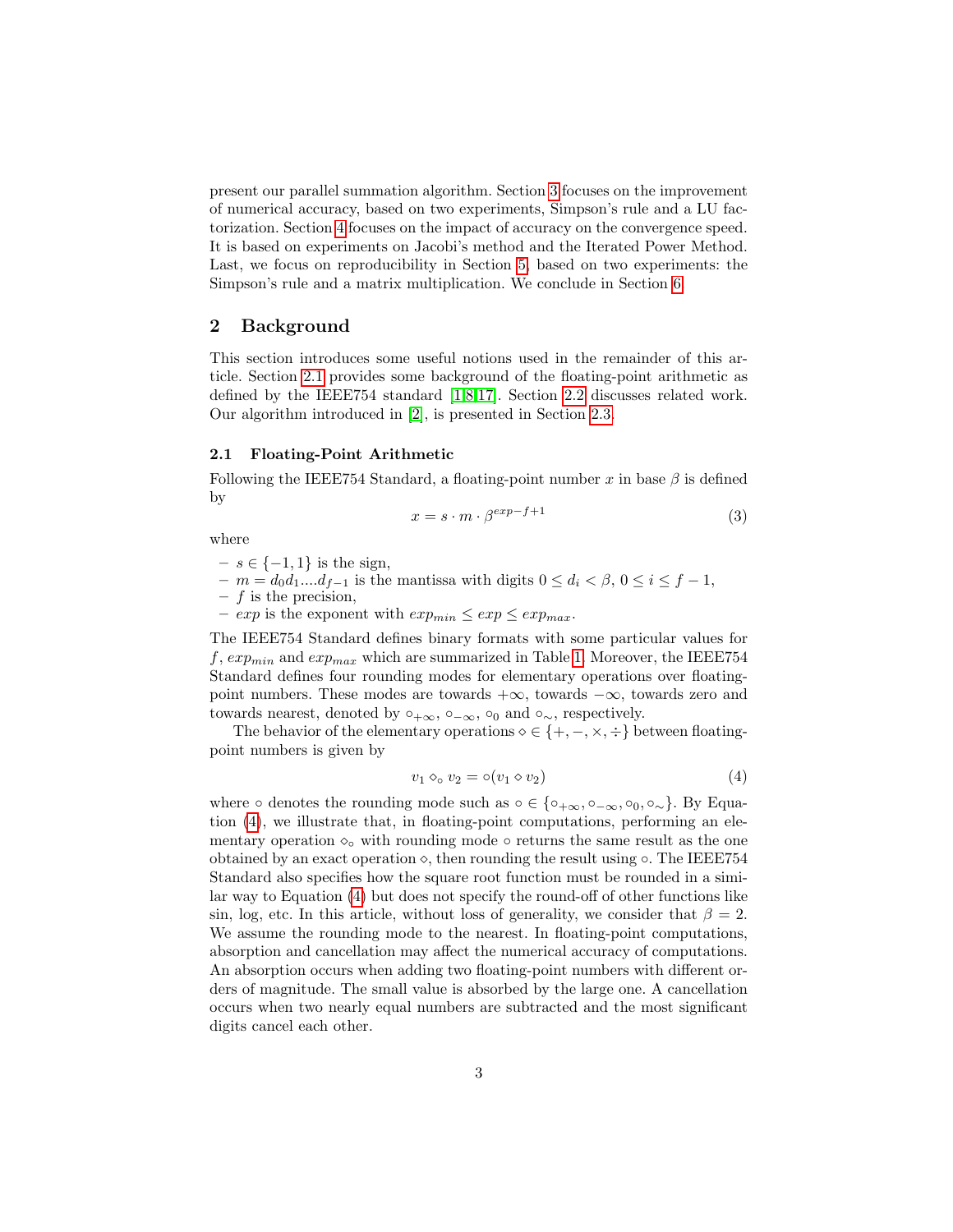<span id="page-3-1"></span>

| $\rm{Format}$       | $\#$ total bits    | f bits | exp bits | $exp_{min}$ | $exp_{max}$ |
|---------------------|--------------------|--------|----------|-------------|-------------|
| Half precision      | 16 bits            |        |          | $-14$       | $+15$       |
| Single precision    | 32 bits            | 24     |          | $-126$      | $+127$      |
| Double precision    | 64 bits            | 53     |          | $-1122$     | $+1223$     |
| Quadruple precision | $128 \text{ bits}$ | 113    | 15       | $-16382$    | $+16383$    |

Table 1: Binary formats of the IEEE754 Standard.

## <span id="page-3-0"></span>2.2 Related Work

Summation of floating-point numbers is one of the most basic tasks in numerical analysis. Research work has focused on improving the numerical accuracy [\[5,](#page-15-6)[6,](#page-15-7)[13](#page-15-3)[,16,](#page-15-4)[18,](#page-15-5)[21\]](#page-16-0) or reproducibility [\[7\]](#page-15-10) of the computations involving summations. There are many sequential and parallel algorithms for this task. Surveys of them being presented in [\[11,](#page-15-11)[12\]](#page-15-12). Floating-point summation is often improved by compensated summation methods [\[13](#page-15-3)[,16,](#page-15-4)[18,](#page-15-5)[21,](#page-16-0)[22](#page-16-1)[,23\]](#page-16-2) with or without the use of error-free transformations to compute the error introduced by each accumulation. We detail some of the compensated summation algorithms further in this section. The accuracy of summation algorithms can also be improved by manipulating the exponent and the mantissa of the floating-point numbers in order to split data before starting computations [\[5,](#page-15-6)[6\]](#page-15-7). This approach is the one employed by our algorithm and it is explained in details in Section [2.3.](#page-4-0)

Compensated summation methods: The idea is to compute the exact rounding error after each addition during computations [\[13\]](#page-15-3). Compensated summation algorithms accumulate these errors and add the result to the result of the summation. The compensation process can be applied recursively yielding cascaded compensated algorithm. Malcolm [\[16\]](#page-15-4) describes cascading methods based on the limited exponent range of floating-point numbers. He defines an extended precision array  $e_i$  where each component corresponds to an exponent. To extract and scale the exponent, Malcolm uses an integer division, without requiring the division to be a power of 2. If the extended precision has  $53 + k$  bits in the mantissa, then, obviously, no error occurs for up to  $2^k$  summands and  $\sum_{i=1}^n p_i = \sum_{i=1}^n e_i$ . The summands  $p_i$  are added with the respect to decreasing order into the array element corresponding to their exponent. Note that such an algorithm requires twice as much running time compared to our algorithm.

Rump et al. [\[18,](#page-15-5)[21](#page-16-0)[,22\]](#page-16-1) proposed several algorithms for summation and dot product of floating point numbers. These algorithms are based on iterative application of compensations. An extension of the compensation of two floating-point numbers to vectors of arbitrary length is also given and used to compute a result as if computed with twice the working precision. Various applications of compensated summation method have been proposed  $[9,10]$  $[9,10]$ . Thévenoux et al.  $[24]$ implement an automatic code transformation to derive a compensated programs.

Also, we mention the accurate floating-point summation algorithms intro-duced by Demmel and Hida [\[5](#page-15-6)[,6\]](#page-15-7). Given two precision f and F with  $F > f$ , Demmel and Hida's algorithms use a fixed array accumulators  $A_0$ , ...,  $A_N$  of precision F for summing *n* floating-point numbers of precision f such that  $S = \sum_{i=1}^{n} s_i$ .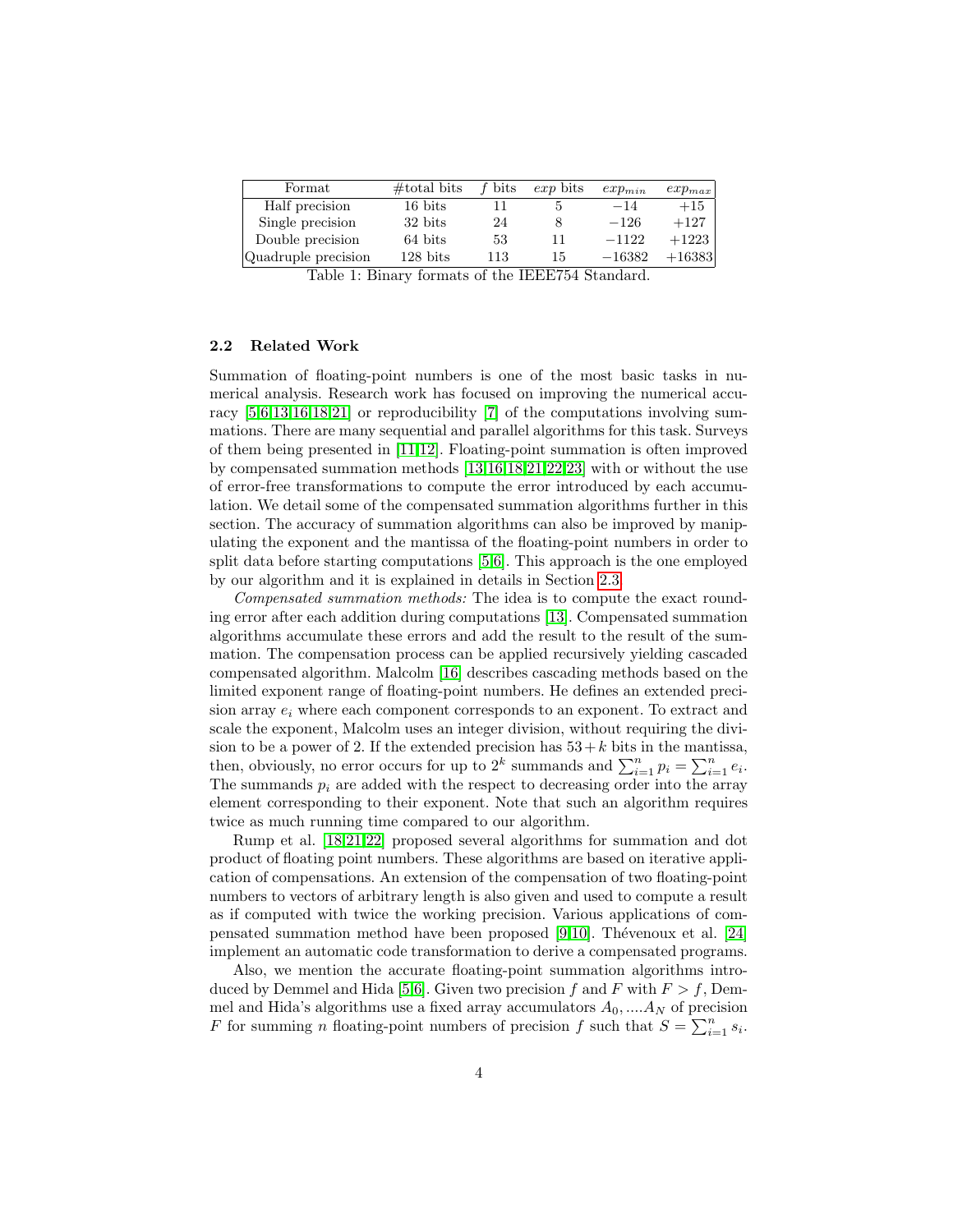These algorithms require accessing the exponent field of each  $s_i$  to decide to which accumulator  $A_j$  to add it. More precisely, each  $A_j$  accumulating the sum of the  $s_i$  where e leading bits are j. Then, these  $A_i$  are sorted in decreasing order to be summed. Consequently, complexity of these algorithms is equal to  $O(n \log n)$ , because of the sorting step.

Parallel approaches: In addition to the existing sequential algorithms, many other parallel algorithms have been proposed. Leuprecht and Oberaigner [\[15\]](#page-15-15) describe parallel algorithms for summing floating-point numbers. The authors propose a pipeline version of sequential algorithms [\[3](#page-15-16)[,20\]](#page-16-4) dedicated to the computation of exact rounding summation of floating-point numbers. In order to ensure the reproducibility, Demmel and Nguyen [\[7\]](#page-15-10) introduce a parallel floatingpoint summation method based on a technique called pre-rounding to obtain deterministic rounding errors. The main idea is to pre-round the floating-point input values to a common base, according to some boundary, so that their sum can later be computed without any rounding error. The error depends only on both input values and the boundary, contrary to the intermediate results which depend on the order of computations.

## <span id="page-4-0"></span>2.3 Accurate Summation Algorithm

In this section, we describe our summation algorithm introduced in [\[2\]](#page-15-8) for accurately summing  $n$  floating-point numbers. Our algorithm enjoys the following set of properties. First, it improves the numerical accuracy of computations without increasing the cost of complexity compared to the naive algorithm. Second, it performs all the computations in the original working precision without using accumulators of higher precision. Last, using this new algorithm, we increase the numerical accuracy and, as a side effect and shown in the next sections, we also improve the execution time and reproducibility of summation.

For the algorithm detailed hereafter, we assume that we have P processors and n summands (with  $n \gg P$ ). We assign  $n/P$  summands to each processor. For computing the sum  $S = \sum_{i=1}^{n} s_i, \forall 0 \leq i \leq P$  processor i computes  $\sum_{j=i \times n/P}^{(i+1) \times n/P - 1} s_j$ . Then a reduction – a last sum – is done to compute the final result. First of all, Algorithm [1](#page-5-1) allocates an array called  $sum-by-exp$  which is created and initialized at 0 for all its elements before starting the summations. The array sum by exp has  $exp\_max-exp\_min + 1$  elements. Let us assume that the exponents of summands range from  $exp\_min$  to  $exp\_max$ . The main idea is to sum all the summands whose exponent is  $2^i$  in the cell sum by  $\exp[i + bias]$ such as  $bias = -exp\_min$ , this avoids most absorptions while avoiding to sort explicitly the array. Let  $exp(s_i)$  denote the exponent of  $s_i$  in base 2. For computing the sum  $S = \sum_{i=1}^{n} s_i$ , each value  $s_i$  is added to the appropriate cell  $sum \text{log} \exp[exp\text{log} s_i + bias]$  according to its exponent. For parallelism, each processor has an  $sum \, by \, exp$  array to sum locally. In order to obtain its local final result, we add these values in increasing order. Once the final local sums are computed, a reduction is done and the processor receiving the result of the reduction gets the total sum. To emphasize the property regarding the cost of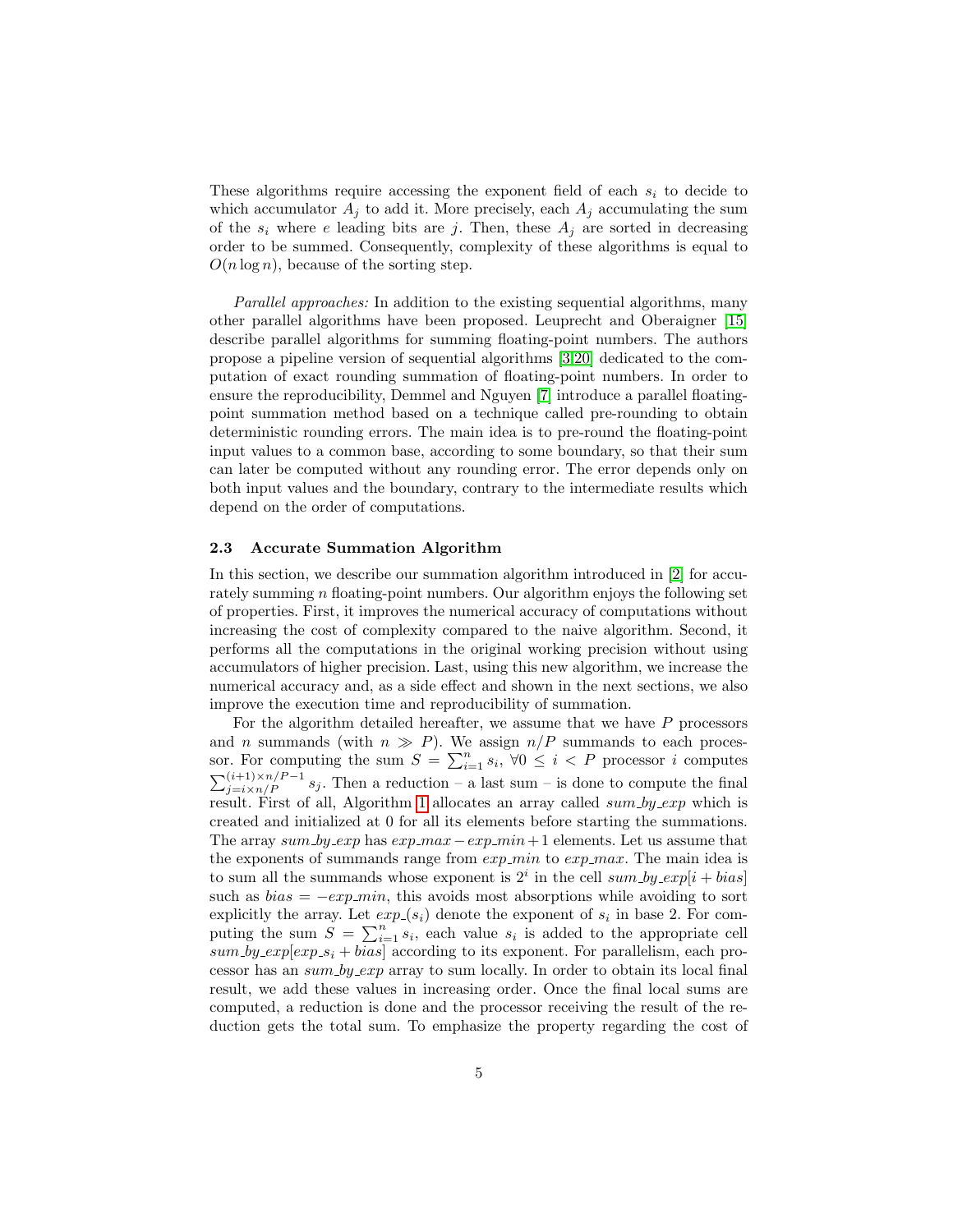<span id="page-5-1"></span>Algorithm 1 Accurate summation with local sum at each processor

1: Initialization of the array sum by exp  $2: total_sum=0.0$ 3: for  $i=0$ : p row do . p row: rows number of each processor 4:  $\exp(\text{sign}(s[i]) + \text{bias}$   $\Rightarrow \text{getExp}$ : function used to compute exponent 5: in base 2 6:  $sum_by-exp[exp.s.i]=sum_by-exp[exp.s.i]+s[i]$ 7:  $\text{local-sum}=0.0$   $\triangleright$  Summing locally in order of increasing exponents 8: for  $i=0$  to exp max-exp min+1 do 9: local sum=local sum+sum by exp[i]  $\triangleright$  Total sum by processor 0 10: MPI Reduce(&local sum, &total sum, 1, Mpi float, Mpi sum, 0,Mpi comm world)

complexity mentioned above, we note that the cost of Algorithm [1](#page-5-1) is  $O(n)$ , no sorting being performed and the access to the data to be summed being done only once.

Let us mention that another refined implementation of Algorithm [1](#page-5-1) has been proposed in [\[2\]](#page-15-8). This second implementation shares a common idea with Algorithm [1](#page-5-1) which is related to the way that the summands are added and differs from Algorithm [1](#page-5-1) in that the final sum is not carried out in the same way. The advantage of this other implementation is that the summation results are more accurate than those of Algorithm [1.](#page-5-1) Concerning its drawback, the cost of complexity will be higher in the constant of the  $O(n)$  while being linear. In the following sections, we evaluate the simpler and most cost-effective version of Algorithm [1](#page-5-1) regarding accuracy, convergence speed for iterative schema and reproducibility. We note that our implementations are done in the C programming language with MPI, compiled with MPICC 3.2, and made them run on an Intel i5 with 7.7 GB memory. Let us also note that for our experiments, we report numerical values relying on thousands separators, typesetting 1234567.89 as 1, 234, 567.89.

## <span id="page-5-0"></span>3 Numerical Accuracy

In this section, we first evaluate the numerical accuracy of our algorithm introduced in Section [2.3.](#page-4-0) Secondly, we address the issue of the compromise between numerical accuracy and running time of the studied algorithms. We take into consideration two examples, namely Simpson's rule and the LU factorization method. For each example, we have implemented two parallel versions, using MPI [\[19\]](#page-16-5). The first one, called original program uses simple sums: to sum  $n$  values  $x_1, \ldots, x_n$  it computes  $(((x_1 + x_2) + x_3) + \ldots + x_n)$ . The second program uses Algorithm [1](#page-5-1) and is called, the accurate program. The experiments are carried out for several numbers of processors.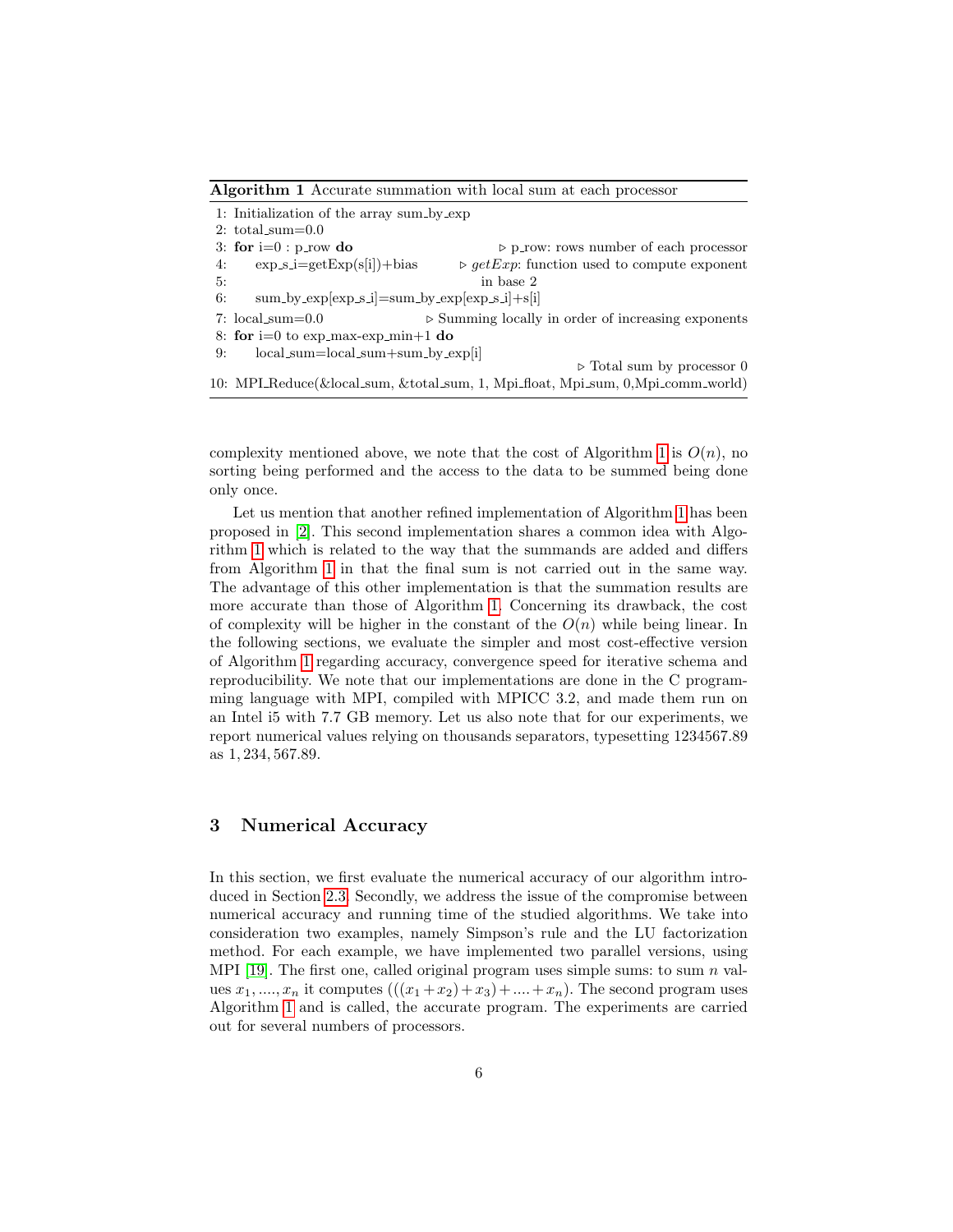#### <span id="page-6-0"></span>3.1 Simpson's Rule

Our first example computes the integral  $C \times \int_0^b f(x) dx$  of mathematical functions f using Simpson's rule. The Simpson's rule is a numerical method that approximates the value of a definite integral of a function  $f$  using quadratic polynomials. We measure the efficiency of our algorithm on this example by computing the absolute errors between both the results of the original and accurate programs with respect to the analytical solution of the integral, as shown in Figure [1.](#page-6-1) We integrated the following functions  $C \times \cos(x)$ ,  $C \times (1/x^2 + 1)$  and  $C \times \tanh(x)$ with  $C = 10^6$ , and b ranging in [2;5]. The number of processors P ranges in [2; 8]. Each processor computes a part of the integral.

<span id="page-6-1"></span>

Fig. 1: The absolute errors between the original program and the accurate one for the integral computation of three different functions  $(C \times \cos(x), C \times (1/x^2 + 1))$ and  $C \times \tanh(x)$  with the corresponding analytical result by varying the upper bound of the integral  $b = 2, 3, 4, 5$ .

For the first experimentation, let us take the function  $C \times \cos(x)$  as an example. As it is observed in Figure [1,](#page-6-1) the absolute errors of the original program are larger than those of the accurate program of several order of magnitude. To better illustrate, let us consider the value 3 of the x-axis corresponding to the upper bound of the integral. We notice that the absolute errors of the original program are 392, 700.198, 411, 541.22875 and 414, 048.5725 for  $P = 2$ ,  $P = 4$ and  $P = 8$ , respectively. In contrast to the accurate program where the absolute errors computed for the same example are 3, 238.3225, 32, 419.6975 and 77, 805.5725, respectively. In the same way, we note that the results of the second function  $C \times (1/x^2 + 1)$  and the third function  $C \times \tanh(x)$  are similar to those of the first function  $C \times \cos(x)$ . Moreover, the results of the  $C \times \tanh(x)$  function show that the results computed by the original Simpson's rule performed on a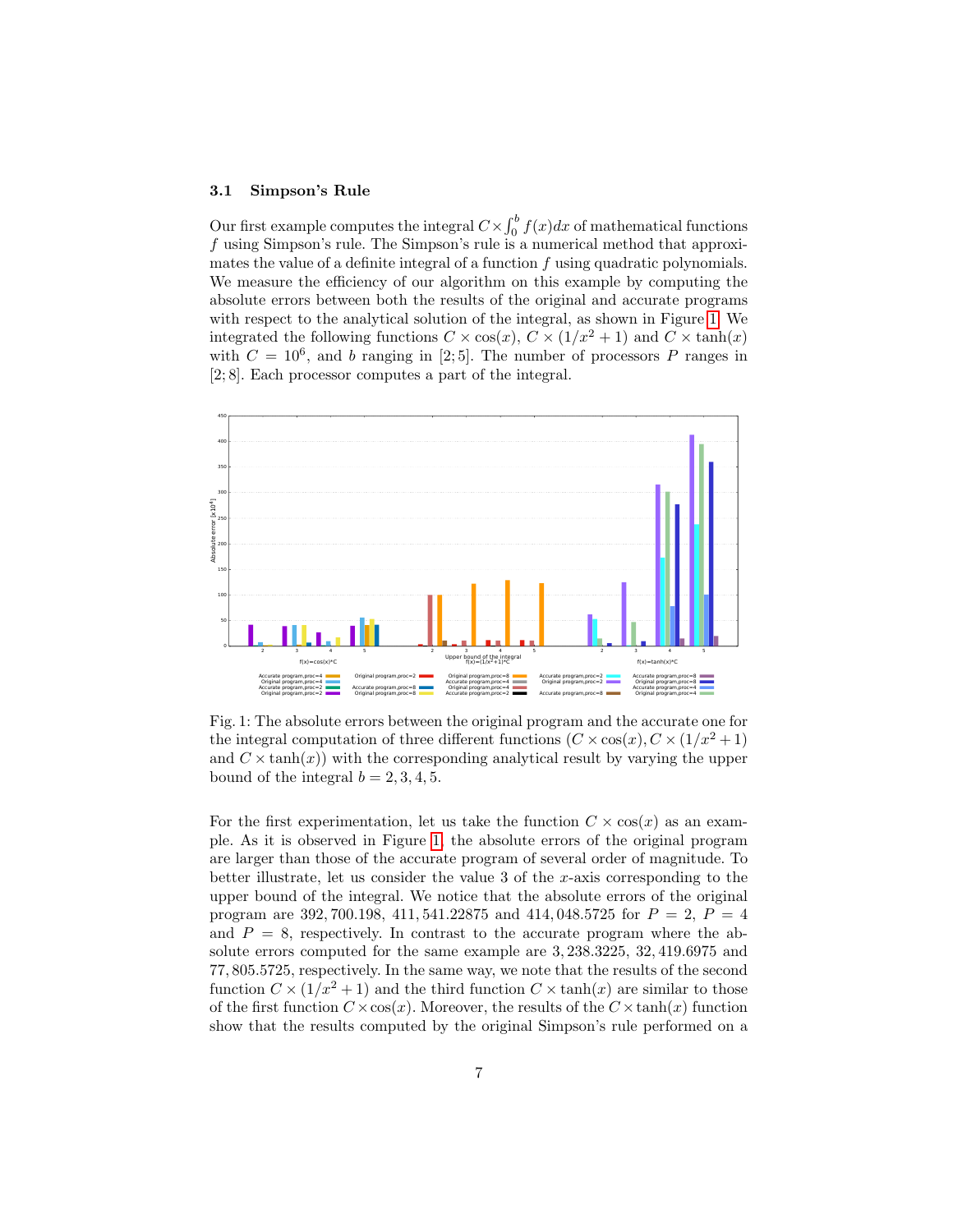large upper bound of the integral are those which have larger absolute errors. Indeed, for  $P = 2$  the absolute errors computed for the upper bound equal to 2,3,4 and 5 are 621, 315.3125, 1, 253, 797.375, 3, 166, 450.745625 and 4, 130, 976.360625 respectively.

The second experiment measures the execution time (in seconds) of the original program, accurate program and another program based on sorting. The choice of this last program is motivated by the main idea of Demmel and Hida algoritms [\[5\]](#page-15-6). Let us consider the third function  $C \times \tanh(x)$  for  $P = 8$ , Figure [2](#page-7-0) displays the running time in seconds taken by each program (original program, accurate program and summation by sorting) to compute the integral of this function. The results show that the summation program based on sorting like Demmel and Hida algorithms [\[5\]](#page-15-6) need more time to compute the integral of the function  $C \times \tanh(x)$ . Contrarily to the summation by sorting program, our algorithm called accurate program requires much less time and a little more than the original program. For example, to compute the integral of the function  $C \times \tanh(x)$  for  $b = 2$  it takes 24s using the summation by sorting program, while this computation takes only 0.37s and 1.08s using the original and the accurate programs, respectively. It is well known that the summations based on sorting performed on the summands before computations are more accurate but these computations take more time (49s for  $b = 5$ ) to performed than our accurate algorithm  $(1.15s)$  for the same value of b) where no sorting is performed.

<span id="page-7-0"></span>

Fig. 2: Execution time of the original program, accurate program and summation algorithm by sorting for the integral computation of the function  $C \times \tanh(x)$ .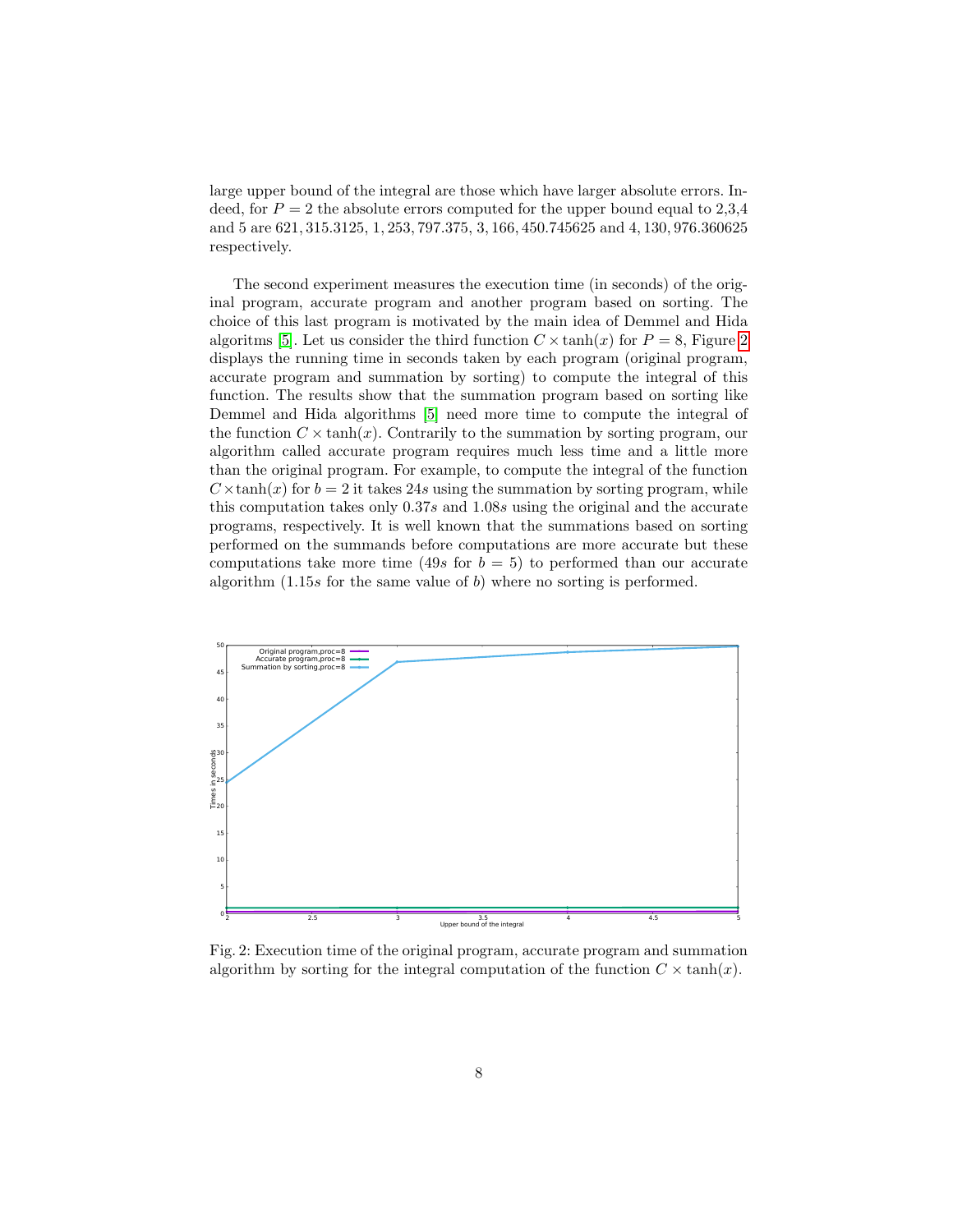#### <span id="page-8-0"></span>3.2 LU Factorization

Our second example is the parallel LU factorization method. This method consists in rewriting a matrix  $A$  as the product of a lower triangular matrix  $L$  and an upper triangular matrix U such that  $A = LU$ . The LU factorization method is a very common algorithm which can be used e.g. to solve linear systems or to compute the determinant of a matrix. In the parallel case, the matrix A is divided into blocks of rows and each processor performs its computations on a given block. For our experiments we generated square matrices of various dimensions  $n \in [200, 800]$  with increment of 100. These matrices contain values chosen to introduce ill-conditioned sums [\[14\]](#page-15-17). In our case, we consider 30% of large values among small and medium. By small, medium and large values we mean respectively, of the order of  $10^{-7}$ ,  $10^0$  and  $10^7$ . This is motivated by the IEEE754 single precision arithmetic. Also, we take vectors  $x$  with the same proportions of large values among small and medium as for the matrices.

<span id="page-8-1"></span>

Fig. 3: The absolute errors of the LU factorization by the original and accurate algorithm for matrix of different sizes.

The first experimentation consists of comparing the numerical accuracy of the LU factorization carried out using the original and accurate programs. Let us consider a matrix  $A$  and vector  $x$ . We start by computing the solution vector given by  $Ax = b$ . This vector is considered as the exact solution. Next, we apply the original LU factorization program to the matrix A with  $P = 16$  processors in order to obtain  $L_{orig}$  and  $U_{orig}$ . In the same way, we factorize the matrix A using the accurate LU factorization into  $L_{acc}$  and  $U_{acc}$ . We compare the new vector solutions  $b_{orig} = L_{orig} \times U_{orig} \times x$  and  $b_{acc} = L_{acc} \times U_{acc} \times x$  with the exact solution b. Figure [3](#page-8-1) represents the absolute errors between the computed solutions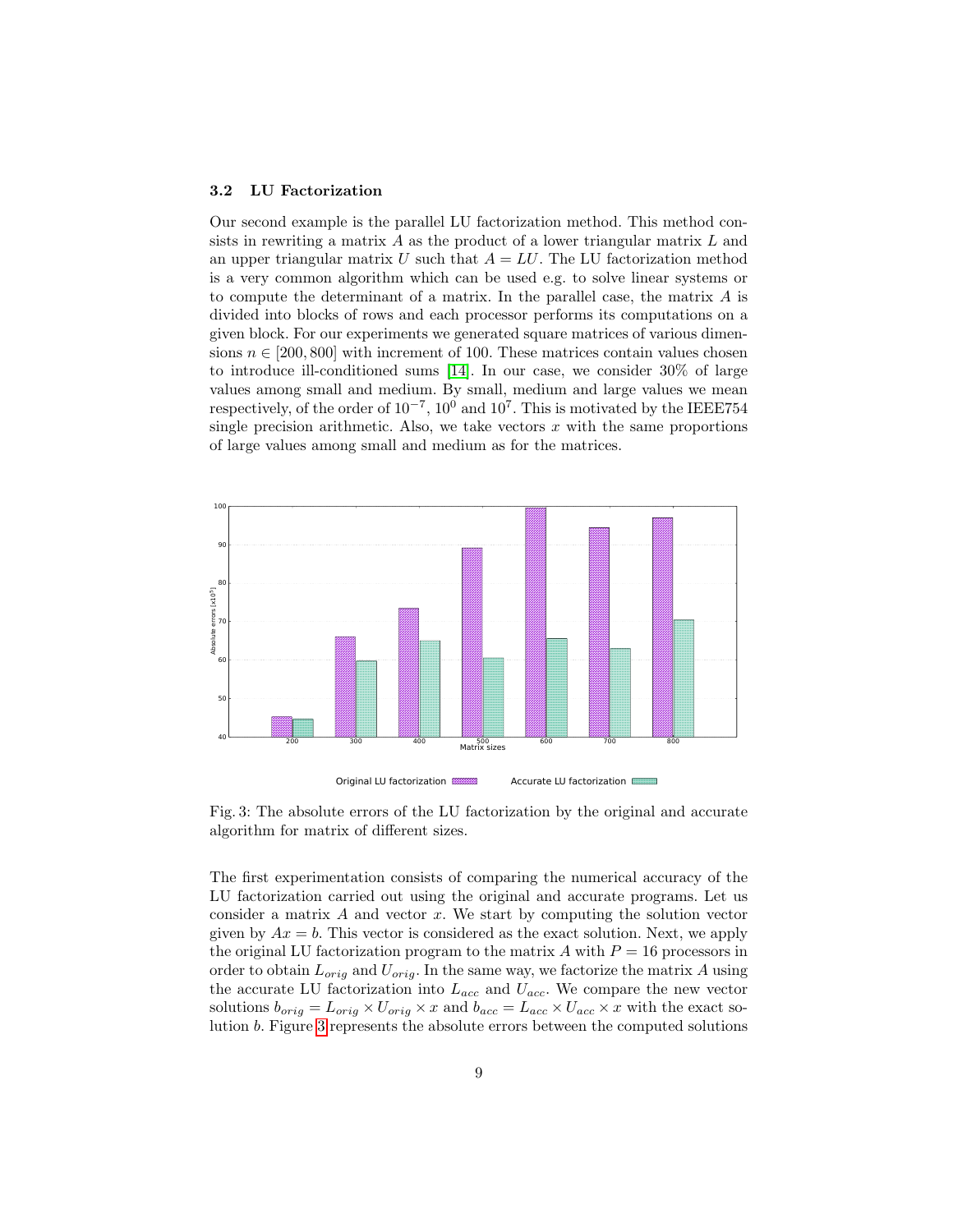after factorization and the exact solution. These experiments show significant improvements: while the difference between the absolute errors of the original and the accurate program are already up to an order of  $10<sup>5</sup>$  for our smallest matrices ( $n = 200$ ), it reaches up to an order of  $10<sup>7</sup>$  for large ones ( $n = 600$ ). More precisely, for  $n = 200$  the absolute errors are 452, 1984 and 445, 6448 for the original and the accurate LU factorization, respectively. We obtain 996, 1472 and 655, 3600 for  $n = 600$ . Thus, we conclude from this experimentation that the accurate program shows its efficiency in terms of numerical accuracy when we handle large matrices, i.e. when various types of absorptions and cancellation have been introduced.

By the second experimentation, we want to show the running time taken by each LU factorization program for a set of matrices of size varying from 200 to 800 with  $P = 16$ . Figure [4](#page-9-0) summarizes the execution time taken by each algorithm (original program, accurate program and summation by sorting) to compute the LU factorization.

<span id="page-9-0"></span>

Fig. 4: Execution time of the original program, accurate program and summation algorithm by sorting of the LU factorization.

We notice in Figure [4](#page-9-0) that the summation algorithm based on sorting requires much more time to compute the LU factorization. Besides, accurate program needs much less time than summation algorithm by sorting and a little more than the original algorithm. To better illustrate, let us take a matrix of size  $n = 300$ . We remark that the execution takes only 66s and 90s with original program and accurate program, respectively, while the summation by sorting program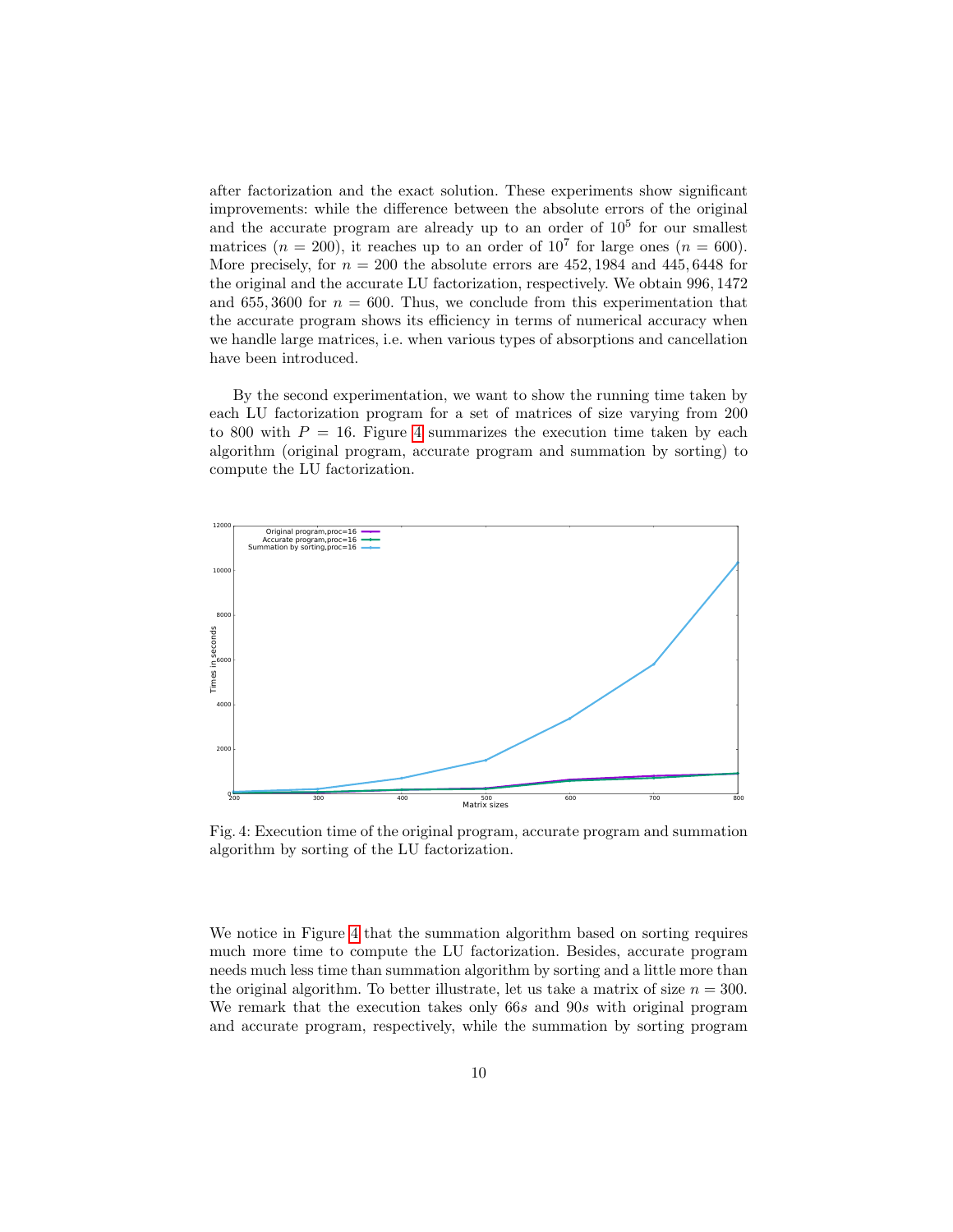requires 224s for the same computation. Let us also remark that the running time obtained for the summation by sorting program for the large matrices are much larger than those obtained for the smallest one. In fact, the execution time increase from 101s to approximately 2h for matrices sizes 200 and 800, respectively, using the summation algorithm by sorting.

## <span id="page-10-0"></span>4 Convergence of Iterative Methods

In this section, we focus on the impact of accuracy on the number of iterations required by numerical iterative methods to converge. For our experiments, we consider two iterative methods: Jacobi's method and Iterated Power method. As in the previous section, we implemented two versions of the same algorithm, the original one and our accurate version. We observed the impact on the convergence, comparing their respective number of iterations.

### 4.1 Jacobi's Method

The Jacobi's method is a well known numerical method used to solve linear systems of the form  $Ax = b$ . In this method, an initial guess, an approximate solution  $x^0$ , is selected and is iteratively updated until finding the solution  $x^k$  of the linear system. More precisely, this method iterates until  $|x_i^{(k+1)} - x_i^k| < \varepsilon$ . In our case, the parallelization of the Jacobi's method is done according to the row-wise distribution. Jacobi's method is stable whenever the matrix A is strictly diagonally dominant, i.e. its satisfies the property of Equation [\(5\)](#page-10-1).

<span id="page-10-1"></span>
$$
\forall i \in 1, \dots, n, \qquad |a_{ii}| > \sum_{j \neq i} |a_{ij}|. \tag{5}
$$

We examine the impact of accuracy on the convergence speed for the systems of sizes 10 and 100. While the chosen systems were stable with respect to the sufficient condition of the stability given by Equation [\(5\)](#page-10-1), they are close to unstability with  $\forall i \in 1, ..., n, |a_{ii}| \approx \sum_{j \neq i} |a_{ij}|$ . Figures [5](#page-11-0) represents the difference between the number of iterations of the original and the accurate programs. Let us take the first system of size  $n = 10$ . We notice that for various values of  $\varepsilon$  varying from  $10^{-2}$  to  $10^{-5}$ , the convergence speed in terms of number of iterations increases from 59 to 2,029. For the second system when  $n = 100$ , we remark that the number of iterations reduced are larger than those computed for the system  $n = 10$  for the same values of  $\varepsilon$ . For instance the number of iterations reduced for  $\varepsilon = 10^{-2}$  and  $\varepsilon = 10^{-5}$  are 861 and 10, 946, respectively. From these two examples, we conclude that the smallest values of  $\varepsilon$  are those which have a large difference between the original and the accurate programs in terms of the number of iterations. Also, for a given value of  $\varepsilon$ , the accurate program shows its efficiency on the convergence speed on large matrices compared to small ones.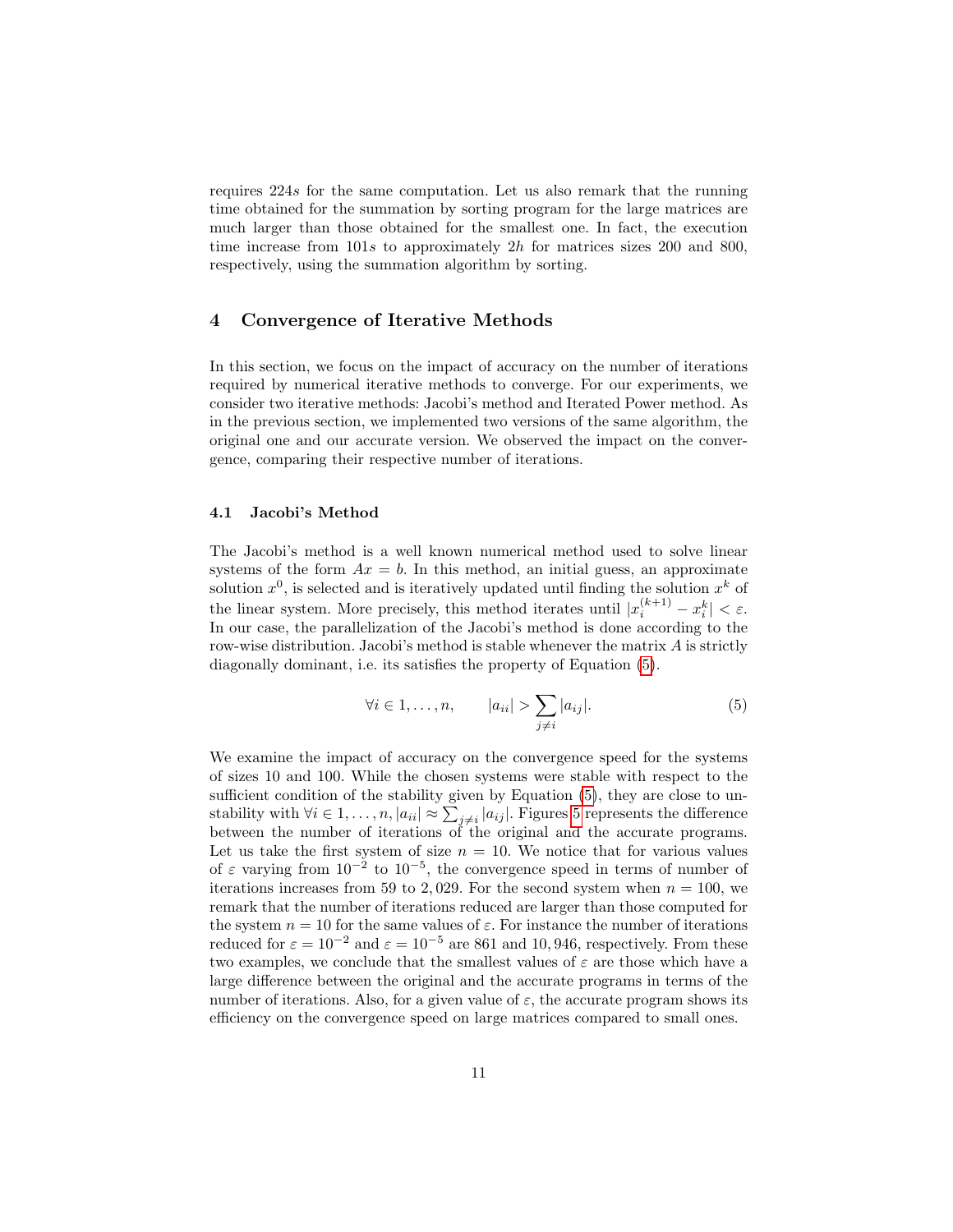<span id="page-11-0"></span>

Fig. 5: Difference between number of iterations necessary for the original and the accurate programs to achieve the convergence of the Jacobi method.

## 4.2 Iterated Power Method

The Iterative Power method is particularly useful for estimating numerically the largest eigenvalue and its corresponding eigenvector. The idea is to fix an arbitrary initial vector  $\mathbf{x}^{(0)}$  which contains a single non-zero elements. Then, we build an intermediary vector  $y^{(1)}$  such that  $Ax^{(0)} = y^{(1)}$ . In order to obtain the vector  $\mathbf{x}^{(1)}$ , we renormalize  $\mathbf{y}^{(1)}$  so that the selected component is again equal to 1. For the next iteration, we use  $\mathbf{x}^{(1)}$  as a selected vector. The iterative process is repeated until convergence. We assume that, the parallelization of the Iterated Power method is done according to the row-wise distribution. Let us take a square matrix  $A$  of the form:

$$
A = \begin{pmatrix} d & a_{12} & \cdots & a_{1j} \\ a_{21} & d & \cdots & a_{2j} \\ \vdots & & & \vdots \\ a_{i1} & a_{i2} & \cdots & d \end{pmatrix}
$$

We assume that  $a_{ij} = 0.01$  and  $d \in [300.0, 500.0]$  following the methodology introduced in [\[4\]](#page-15-9). Figure [6](#page-12-1) summarizes the difference between the number of iterations of the original and the accurate Iterated Power method. As it is observed in Figure [6,](#page-12-1) the accurate program accelerates the convergence speed of the Iterative Power method by reducing the number of iterations needed to converge. Indeed, for the matrix size  $n = 100$  with various values of the diagonal and using  $P = 4$  we show that the number of iterations reduced increases from 205 to 340.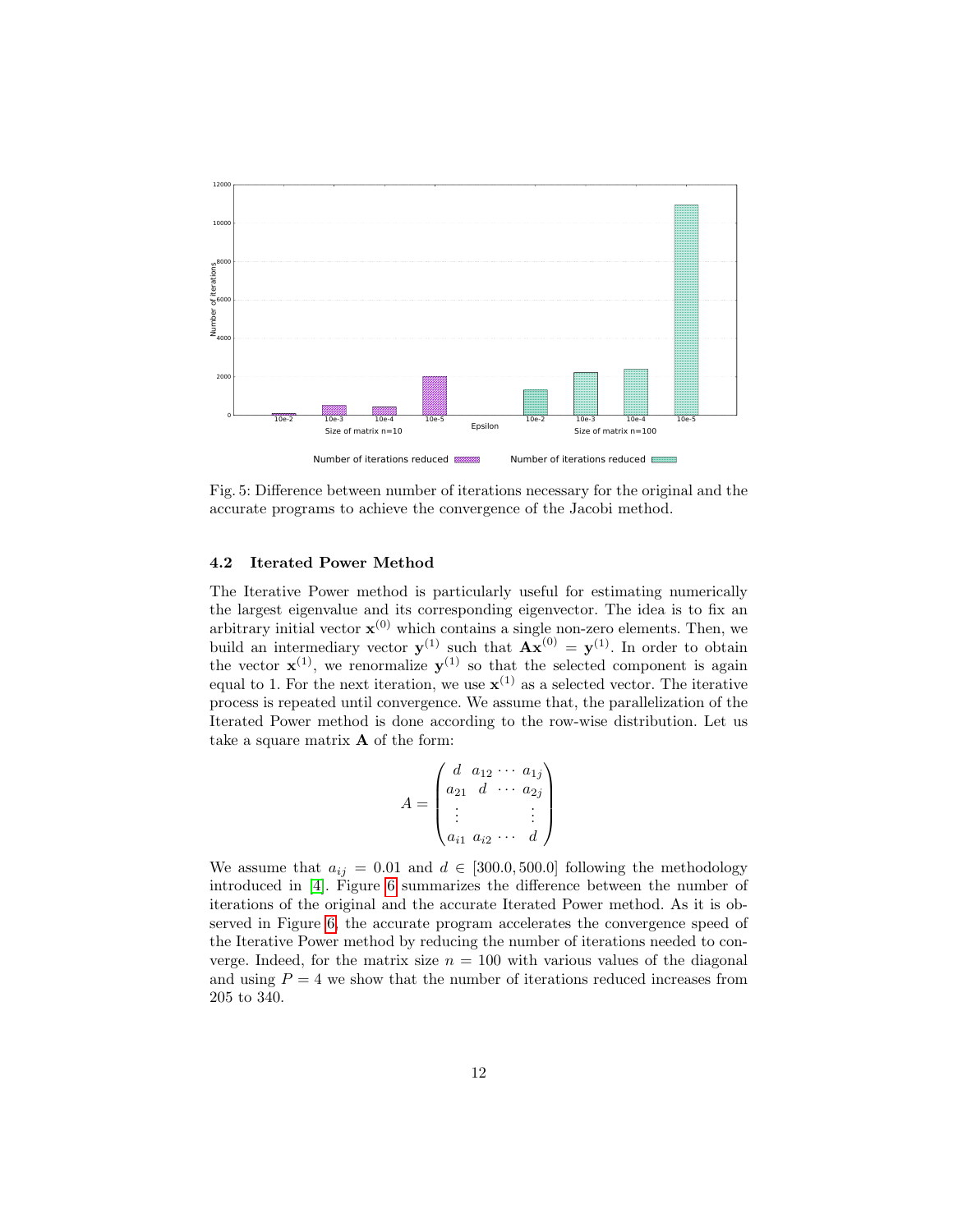<span id="page-12-1"></span>

Difference between the original and the accurate Iterated Power method

Fig. 6: Difference between number of iterations of original and accurate Iterated Power method ( $n = 100$ ,  $d \in [300, 500]$  with increment of 20).

## <span id="page-12-0"></span>5 Reproducibility

In this section, we aim at evaluating the efficiency of Algorithm [1](#page-5-1) on the improvement of reproducibility. Figures [7](#page-13-0) and [8](#page-14-1) give results of reproducibility for Simpson's rule and Matrix Multiplication, respectively. During our experiments, we consider the original and the accurate programs of each method. We compare the results of each of them on several processors and their respective results with only one processor.

## 5.1 Simpson's Rule

Let's take again the example of Simpson's rule already introduced in Section [3.](#page-5-0) In practice, improving the numerical accuracy often improves reproducibility. We measure the efficiency of our algorithm on this example by computing the absolute errors between both the results of the original and the accurate programs by varying the number of processors from 2 to 8 and their respective program with only one processor, as shown in Figure [7.](#page-13-0) Let us consider several mathematical functions  $C \times \cos(x)$ ,  $C \times (1/x^2 + 1)$  and  $C \times \tanh(x)$  with  $C = 10^6$ , and b ranging in [2;5]. For example, for  $f(x) = C \times \cos(x)$  with  $P = 2$ , the results show that the absolute errors of the original program are larger (between 105, 553.117187 and 703, 687.4375) than those of the accurate program (between 47, 938.1875 and 195, 067.296875) as it is observed in Figure [7.](#page-13-0) Also, we can observe in Figure [7](#page-13-0) that the results of integrals computed by the original program performed on a large number of processors  $P = 8$  are those which have a larger absolute errors. As an example, the absolute errors computed for the function  $C \times \tanh(x)$  with  $P = 8$  are between 233, 122.109375 and 3, 637, 171.1875 while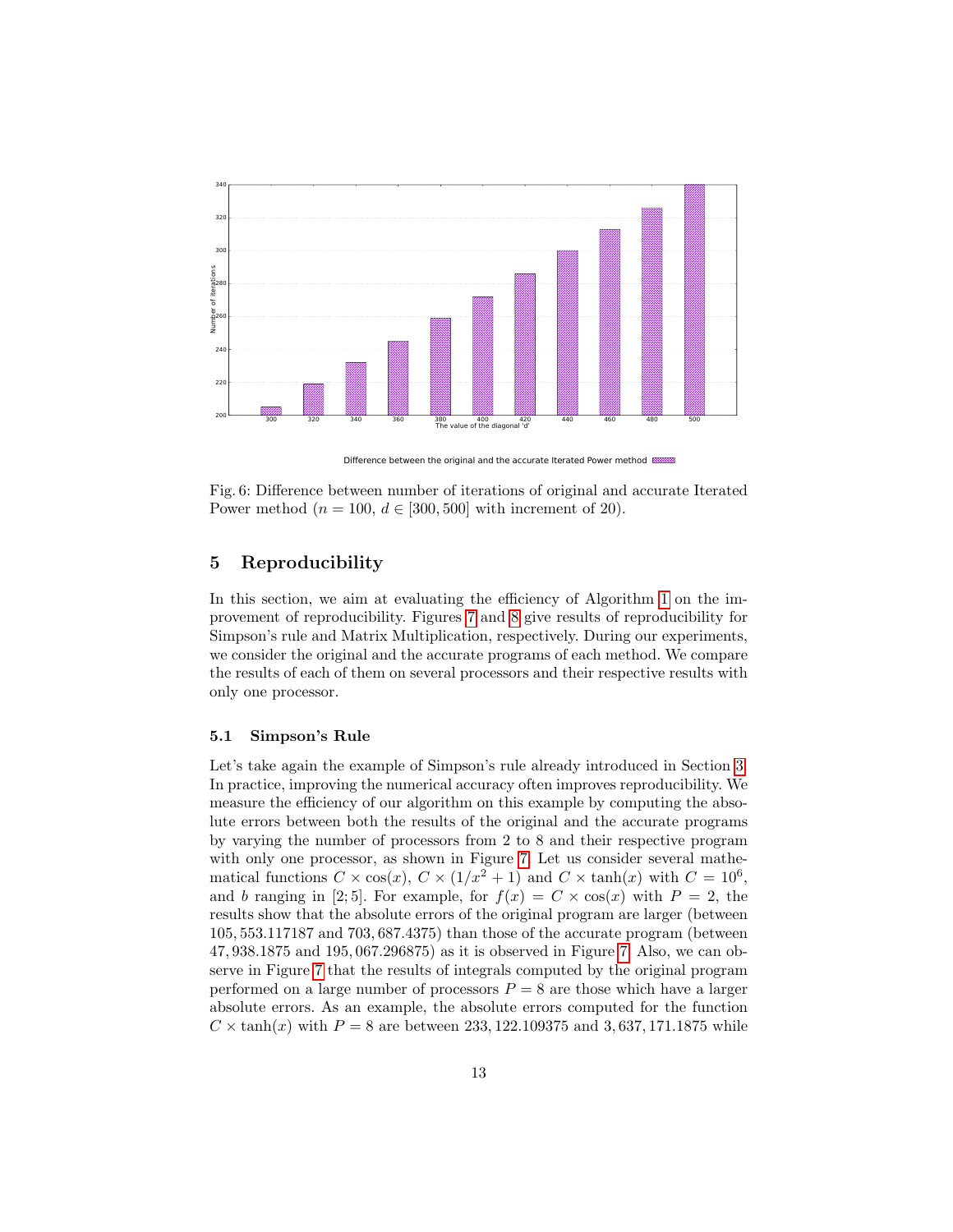the absolute errors computed for the same example with  $P = 2$  are between 87, 960.921875 and 1, 221, 541.8750.

<span id="page-13-0"></span>

Fig. 7: The reproducibility of the integral computations using Simpson method of the original program and the accurate one depending on the number of processors.

#### 5.2 Matrix Multiplication

The computation of the matrix-matrix multiplication based on floating-point addition and multiplication which are non-associative operations is prone to accuracy problems. Moreover, the out of order execution of arithmetic operations on different or even similar parallel architectures are different, reproducibility of the results is not guaranteed. In this context, we address the problem of reproducibility in the case of matrix multiplication. To parallelize this method, we assume that each matrix is divided into sub-matrices of the size  $n/P$ . For our experiments, we consider square matrices of various dimensions  $n \in [200, 800]$ with increment of 200. These matrices contain a variety of floating-point values chosen with difference in magnitude. More precisely, they are made of 50% of large values (of the order of  $10^7$ ) among small (of the order of  $10^0$ ) and medium (of the order of 10<sup>−</sup><sup>7</sup> ). Figure [8](#page-14-1) represents the percentage of accuracy computed between the original and the accurate programs carried out using  $P = 8$  and their respective result using only one processor. The results show that for different matrix sizes, the percentage of accuracy of the original program ranges from 3% to 13%. Contrarily to the original program, the percentage linked to the accurate program described in this article is equal to 100% for each matrix which confirms the usefulness of Algorithm [1.](#page-5-1)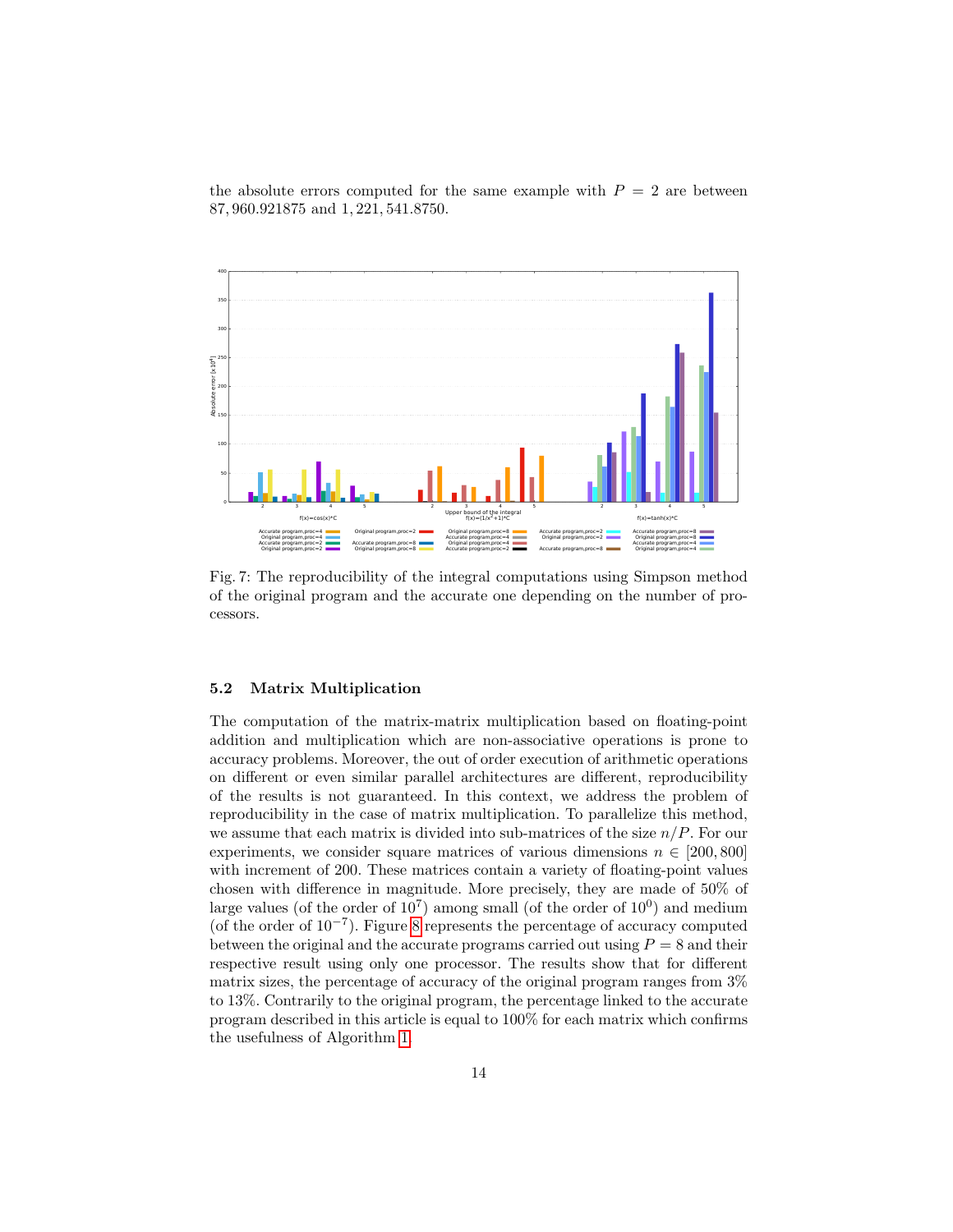<span id="page-14-1"></span>

Fig. 8: The reproducibility of the matrix-matrix multiplication for different size of matrices.

## <span id="page-14-0"></span>6 Conclusion and Future Work

In this article, we have focused on the impact of accuracy on both the reproducibility and convergence speed of numerical algorithms. The originality of this article is to study the impact that a new accurate summation algorithm has on the accuracy of numerical methods involving sums. In this work, we have experimented our algorithm on several representative numerical methods by comparing the original and the accurate programs of each of them. The experiments show the usefulness of our algorithm on the improvement of reproducibility. Also, the results obtained show the efficiency of our algorithm to reduce the number of iterations required by numerical iterative methods to converge. More precisely, the accurate program converge more quickly than the original one without loss of accuracy. In a future work, we would like to refine our algorithm by adding a test phase after line 4 of Algorithm [1,](#page-5-1) i.e. before adding the value  $s_i$  to the appropriate cell of the array  $sum_b y_c x p$ . Indeed, if we have a large set of values to be summed with the same exponent, the result produced can have a larger exponent than the initial one. Therefore, a loss of accuracy can be caused during the computations of the local sums. An interesting perspective consists in feeding our algorithms [\[2\]](#page-15-8) with a static analysis. Our idea is to rely on static analysis to detect the exponents range of a given set of values that will be summed. Once this range is accurately computed, one can use our summation algorithm and obtain more accurate floating-point results. Further, it will be interesting to explore the impact of our algorithms in the context of neural networks. Our goal is to improve the numerical accuracy of computations by using the accurate summation algorithms [\[2\]](#page-15-8) as a replacement for their summation algorithms.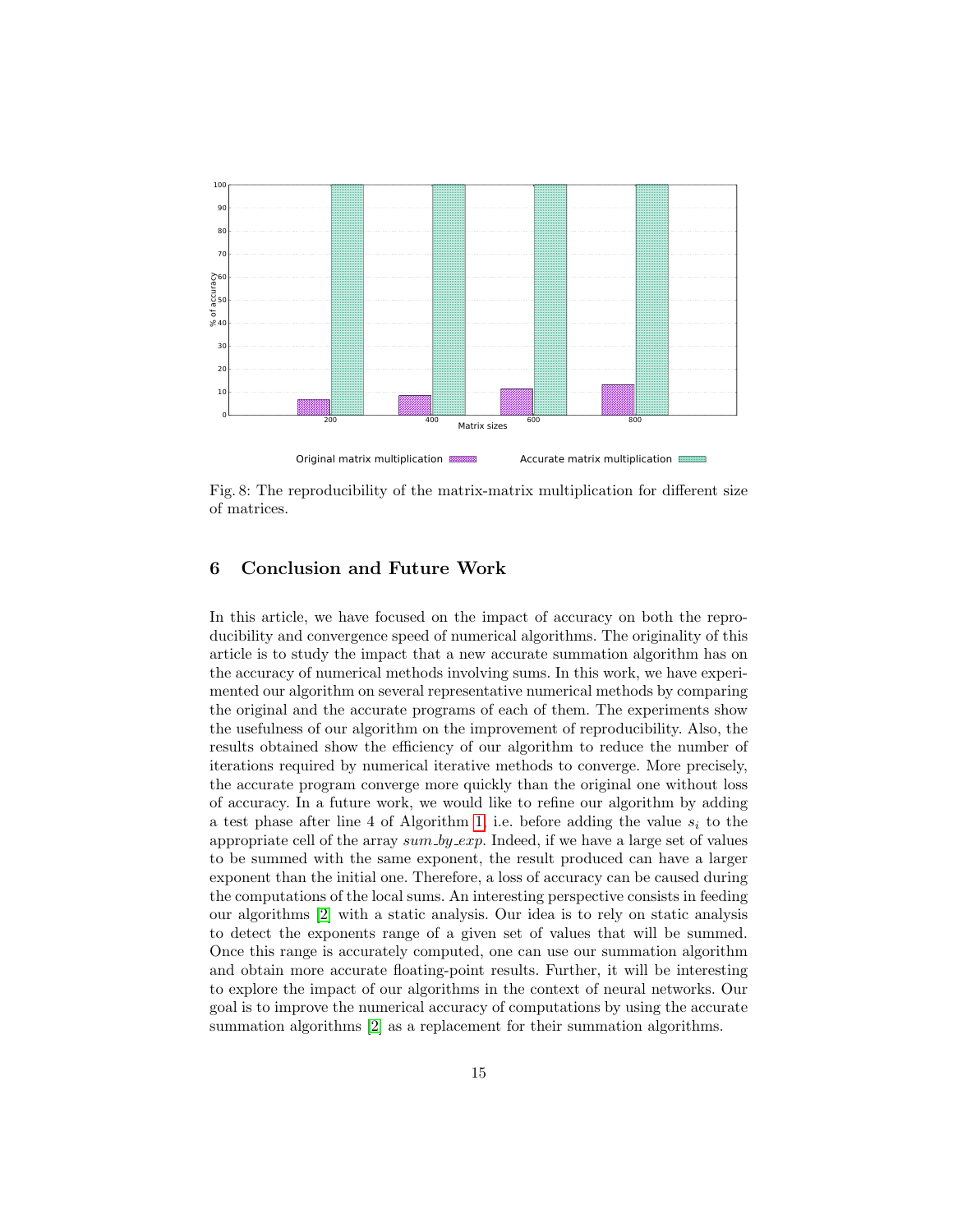Acknowledgments This work was supported by a regional funding (Region Occitanie) and partially by project ANR-17-CE25-0018 FEANICSES.

## References

- <span id="page-15-0"></span>1. ANSI/IEEE. IEEE Standard for Binary Floating-Point Arithmetic. SIAM, 2008.
- <span id="page-15-8"></span>2. Farah Benmouhoub, Pierre-Loic Garoche, and Matthieu Martel. Parallel Accurate and Reproducible Summation. Number 20 in Advances in Intelligent Systems and Computing, London, UK, 2021. Springer.
- <span id="page-15-16"></span>3. Gerd Bohlender. Floating-point computation of functions with maximum accuracy. IEEE Trans. Comput., 26(7):621–632, July 1977.
- <span id="page-15-9"></span>4. Nasrine Damouche, Matthieu Martel, and Alexandre Chapoutot. Impact of accuracy optimization on the convergence of numerical iterative methods. In M. Falaschi, editor, LOPSTR 2015, volume 9527 of Lecture Notes in Computer Science, pages 143–160. Springer, 2015.
- <span id="page-15-6"></span>5. James Demmel and Yozo Hida. Accurate floating point summation. Technical Report UCB/CSD-02-1180, EECS Department, University of California, Berkeley, May 2002.
- <span id="page-15-7"></span>6. James Demmel and Yozo Hida. Accurate and efficient floating point summation. SIAM J. Sci. Comput., 25(4):1214–1248, April 2003.
- <span id="page-15-10"></span>7. James Demmel and Hong Diep Nguyen. Parallel reproducible summation. IEEE Transactions on Computers, 64(7):2060–2070, 2015.
- <span id="page-15-1"></span>8. David Goldberg. What every computer scientist should know about floating-point arithmetic. ACM Comput. Surv., 23(1):5–48, March 1991.
- <span id="page-15-13"></span>9. Stef Graillat, Philippe Langlois, and Nicolas Louvet. Algorithms for Accurate, Validated and Fast Polynomial Evaluation. Japan Journal of Industrial and Applied Mathematics, 26(2-3):191–214, 2009.
- <span id="page-15-14"></span>10. Stef Graillat and Valérie Ménissier-Morain. Compensated Horner scheme in complex floating point arithmetic. In Proceedings, 8th Conference on Real Numbers and Computers, pages 133–146, Santiago de Compostela, Spain, July 2008.
- <span id="page-15-11"></span>11. Nicholas Higham. The accuracy of floating point summation. SIAM Journal on Scientific Computing, 14(4):783–799, 1993.
- <span id="page-15-12"></span>12. Nicholas Higham. Accuracy and Stability of Numerical Algorithms. Society for Industrial and Applied Mathematics, USA, 1996.
- <span id="page-15-3"></span>13. William Kahan. A survey of error analysis. In IFIP Congress, 1971.
- <span id="page-15-17"></span>14. Philippe Langlois, Matthieu Martel, and Laurent Thévenoux. Accuracy versus time: A case study with summation algorithms. In Proceedings of the 4th International Workshop on Parallel and Symbolic Computation, PASCO '10, page 121–130, New York, NY, USA, 2010. Association for Computing Machinery.
- <span id="page-15-15"></span>15. H. Leuprecht and W. Oberaigner. Parallel algorithms for the rounding exact summation of floating point numbers. Computing, 28(2):89–104, 1982.
- <span id="page-15-4"></span>16. Michael Malcolm. On accurate floating-point summation. Commun. ACM, 14(11):731–736, November 1971.
- <span id="page-15-2"></span>17. J.M. Muller, N. Brisebarre, F. De Dinechin, C.P. Jeannerod, V. Lefèvre, G. Melquiond, N. Revol, D. Stehlé, and S. Torres. Handbook of Floating-Point Arithmetic. Birkhäuser, 2010.
- <span id="page-15-5"></span>18. Takeshi Ogita, Siegfried Rump, and Shin'ichi Oishi. Accurate sum and dot product. SIAM Journal on Scientific Computing, 26(6):1955–1988, 2005.